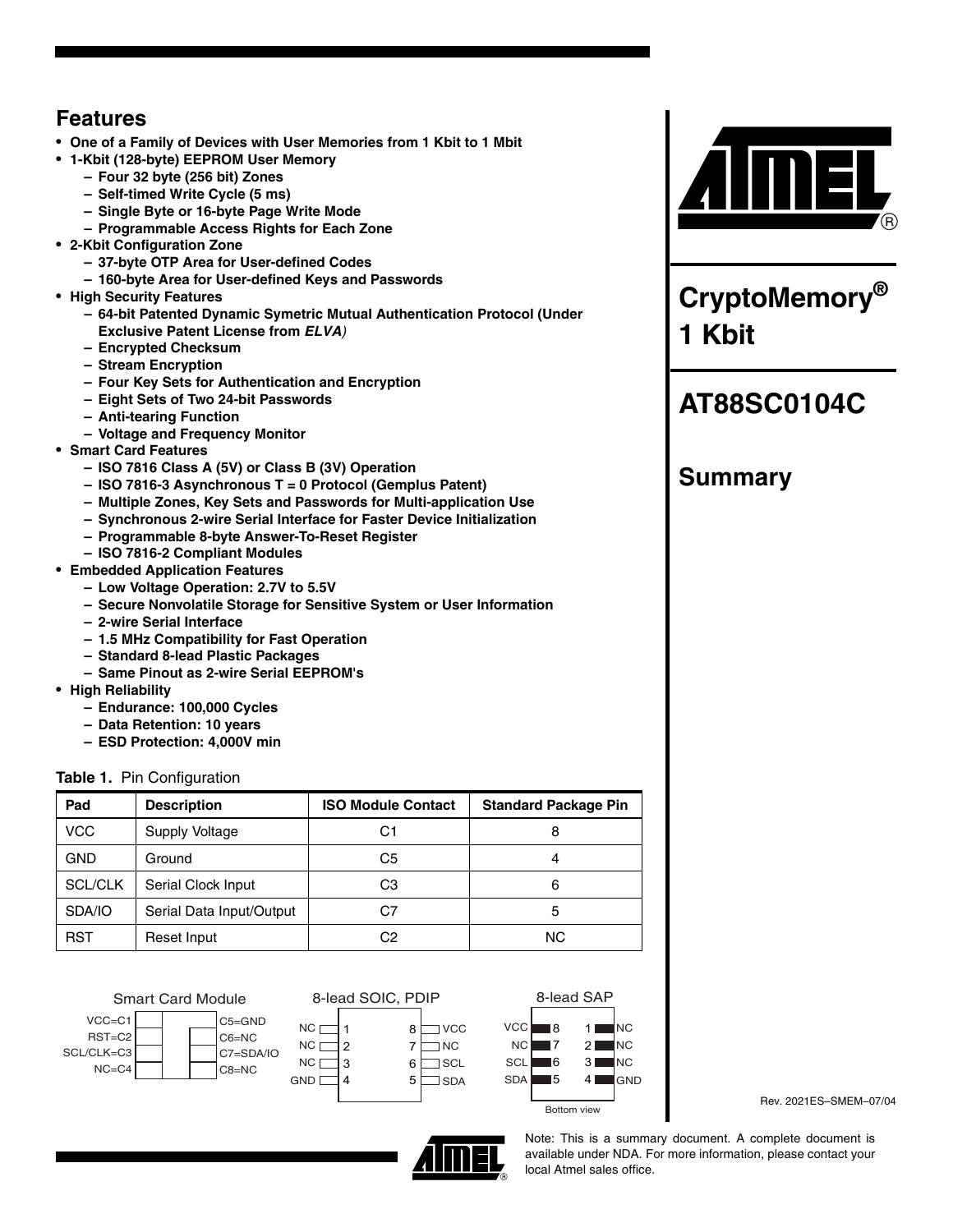

## **Description** The AT88SC0104C member of the CryptoMemory family is a high-performance secure memory providing 1 Kbit of user memory with advanced security and cryptographic features built in. The user memory is divided into four 32-byte zones, each of which may be individually set with different security access rights or combined together to provide space for 1 to 4 data files.

- **Smart Card Applications** The AT88SC0104C provides high security, low cost, and ease of implementation without the need for a microprocessor operating system. The embedded cryptographic engine provides for dynamic, symmetric-mutual authentication between the device and host, as well as performing stream encryption for all data and passwords exchanged between the device and host. Up to four unique key sets may be used for these operations. The AT88SC0104C offers the ability to communicate with virtually any smart card reader using the asynchronous  $T = 0$  protocol (Gemplus Patent) defined in ISO 7816-3.
- **Embedded Applications** Through dynamic, symmetric-mutual authentication, data encryption, and the use of encrypted checksums, the AT88SC0104C provides a secure place for storage of sensitive information within a system. With its tamper detection circuits, this information remains safe even under attack. A 2-wire serial interface running at 1.5 MHz is used for fast and efficient communications with up to 15 devices that may be individually addressed. The AT88SC0104C is available in industry standard 8-lead packages with the same familiar pinout as 2-wire serial EEPROMs.

**Figure 1.** Block Diagram



## **Pin Descriptions**

**Supply Voltage (V<sub>CC</sub>)** The V<sub>CC</sub> input is a 2.7V to 5.5V positive voltage supplied by the host.

**Clock (SCL/CLK)** In the asynchronous  $T = 0$  protocol, the SCL/CLK input is used to provide the device with a carrier frequency *f*. The nominal length of one bit emitted on I/O is defined as an "elementary time unit" (ETU) and is equal to 372/*f*.

> When the synchronous protocol is used, the SCL/CLK input is used to positive edge clock data into the device and negative edge clock data out of the device.

**Serial Data (SDA/IO)** The SDA pin is bidirectional for serial data transfer. This pin is open-drain driven and may be wired with any number of other open drain or open collector devices. An exter-

**<sup>2</sup> AT88SC0104C**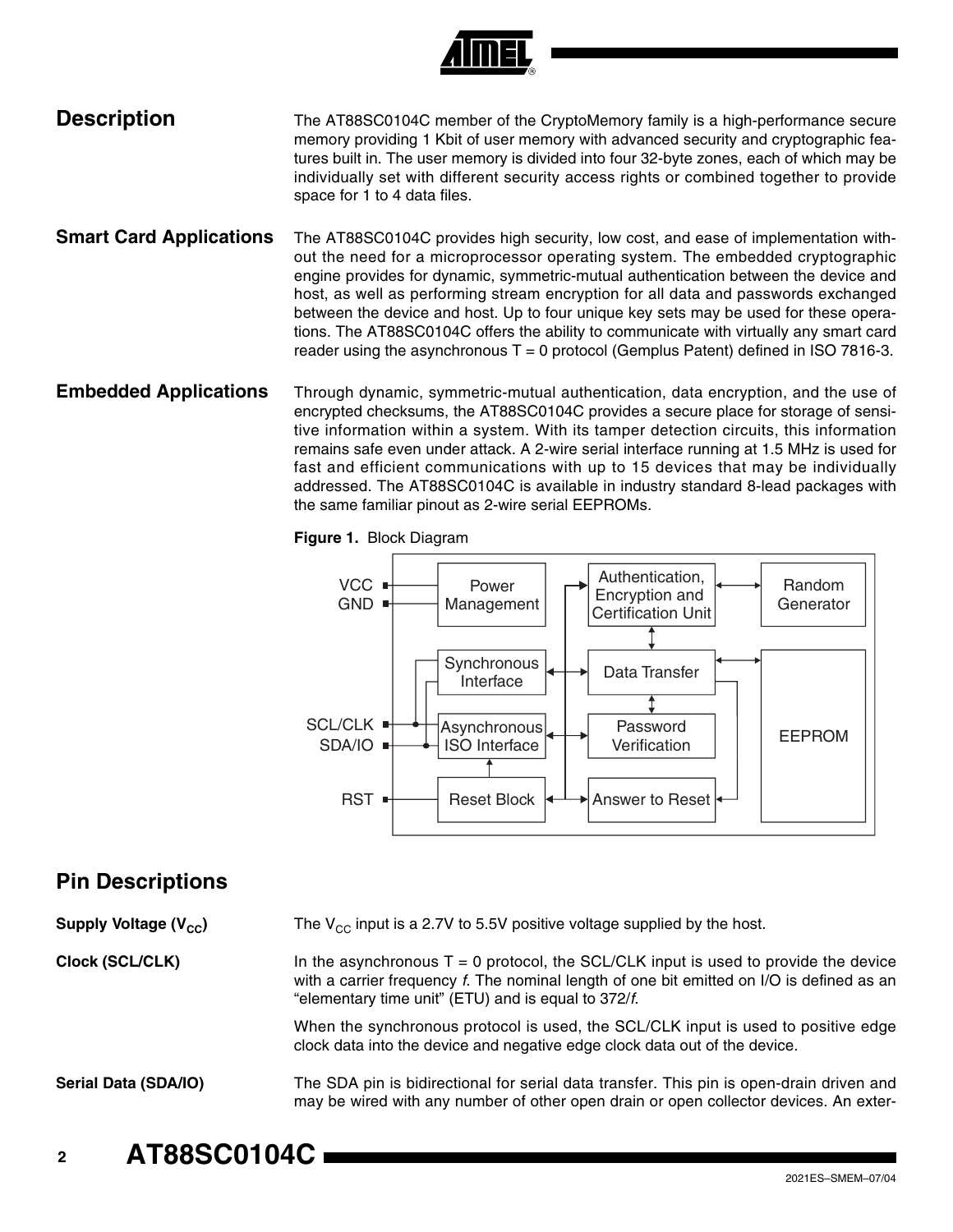nal pull-up resistor should be connected between SDA and  $V_{CC}$ . The value of this resistor and the system capacitance loading the SDA bus will determine the rise time of SDA. This rise time will determine the maximum frequency during read operations. Low value pull-up resistors will allow higher frequency operations while drawing higher average power supply current.

**Reset (RST)** The AT88SC0104C provides an ISO 7816-3 compliant asynchronous answer to reset sequence. When the reset sequence is activated, the device will output the data programmed into the 64-bit answer-to-reset register. An internal pull-up on the RST input pad allows the device to be used in synchronous mode without bonding RST. The AT88SC0104C does not support the synchronous answer-to-reset sequence.

## **Device Architecture**

**User Zones** The EEPROM user memory is divided into 4 zones of 256 bits each. Multiple zones allow for different types of data or files to be stored in different zones. Access to the user zones is allowed only after security requirements have been met. These security requirements are defined by the user during the personalization of the device in the configuration zone. If the same security requirements are selected for multiple zones, then these zones may effectively be accessed as one larger zone.

| <b>ZONE</b> | \$0      | \$1 | \$2 | \$3 | \$4      | \$5 | \$6 | \$7 |       |
|-------------|----------|-----|-----|-----|----------|-----|-----|-----|-------|
|             |          |     |     |     |          |     |     |     | \$000 |
|             | 32 bytes |     |     |     |          |     |     |     | -     |
| User 0      |          |     |     |     |          |     |     |     |       |
|             |          |     |     |     |          |     |     |     | \$018 |
|             |          |     |     |     |          |     |     |     | \$000 |
|             |          |     |     |     | 32 bytes |     |     |     |       |
| User 1      |          |     |     |     |          |     |     |     |       |
|             |          |     |     |     |          |     |     |     | \$018 |
|             |          |     |     |     |          |     |     |     | \$000 |
|             | 32 bytes |     |     |     |          |     |     |     |       |
| User 2      |          |     |     |     |          |     |     |     |       |
|             |          |     |     |     |          |     |     |     | \$018 |
| User 3      |          |     |     |     |          |     |     |     | \$000 |
|             | 32 bytes |     |     |     |          |     |     |     |       |
|             |          |     |     |     |          |     |     |     |       |
|             |          |     |     |     |          |     |     |     | \$018 |

**Table 2.** User Zones

**Control Logic** Access to the user zones occurs only through the control logic built into the device. This logic is configurable through access registers, key registers and keys programmed into the configuration zone during device personalization. Also implemented in the control logic is a cryptographic engine for performing the various higher-level security functions of the device.

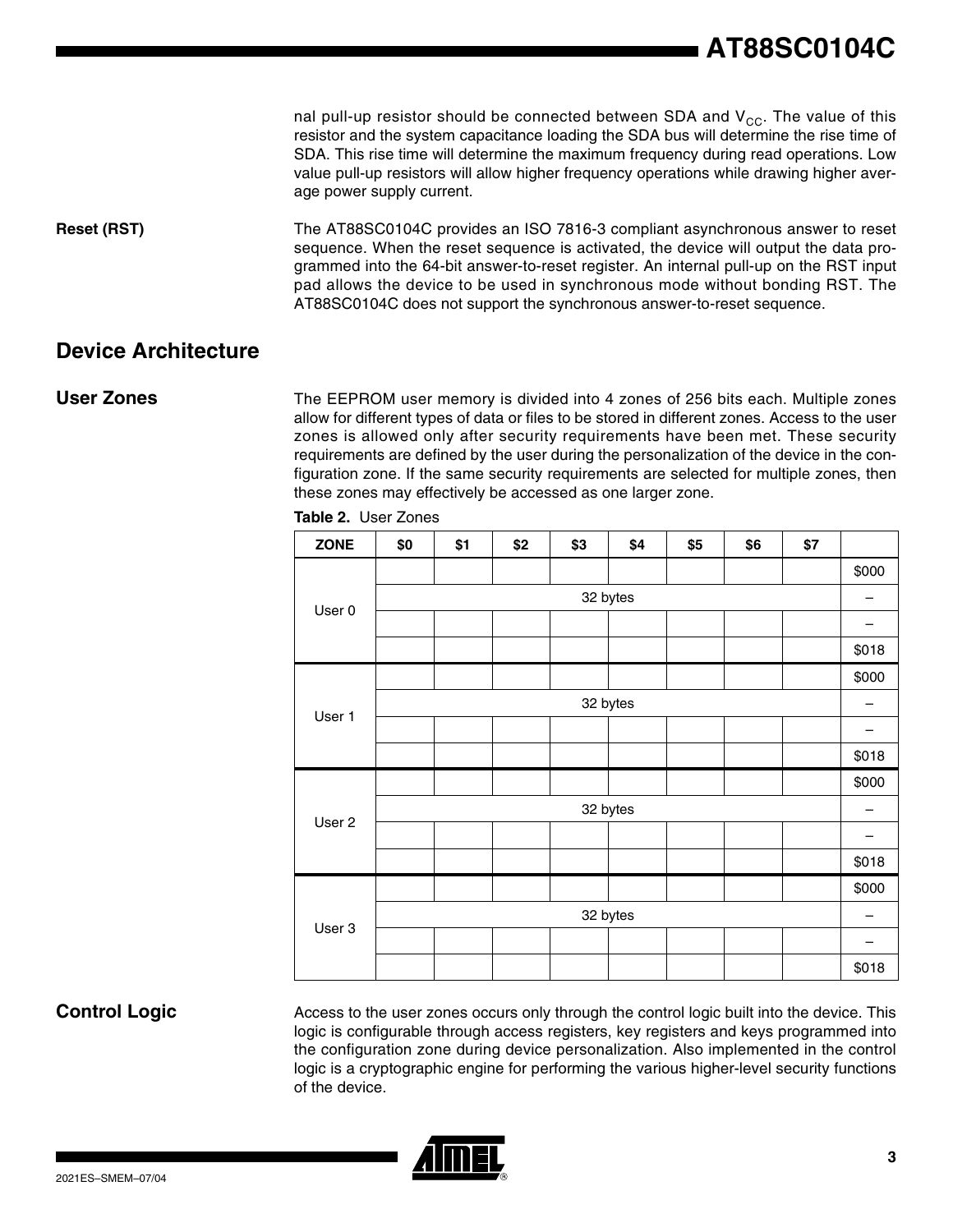

**Configuration Zone** The configuration zone consists of 2048 bits of EEPROM memory used for storing passwords, keys and codes and defining security levels to be used for each user zone. Access rights to the configuration zone are defined in the control logic and may not be altered by the user.

|  | Table 3. Configuration Zone |  |
|--|-----------------------------|--|
|--|-----------------------------|--|

| Component                        | <b>Address</b> |
|----------------------------------|----------------|
| Answer to Reset                  | \$00           |
| Fab Code                         |                |
| Memory Test Zone                 |                |
| <b>Card Manufacturers Code</b>   |                |
| Lot History Code                 |                |
| Device Configuration Register    | \$18           |
| <b>Identification Number</b>     |                |
| <b>Access Registers</b>          |                |
| Password/Key Registers           |                |
| <b>Issuer Code</b>               |                |
| Authentication Attempts Counters | \$50           |
| Cryptograms                      |                |
| Session Encryption Keys          |                |
| <b>Secret Seeds</b>              |                |
| Password Attempts Counters       | \$B0           |
| Write Passwords                  |                |
| <b>Read Passwords</b>            |                |
| Reserved                         |                |

**Security Fuses** There are three fuses on the device that must be blown during the device personalization process. Each fuse locks certain portions of the configuration zone as OTP memory. Fuses are designed for the module manufacturer, card manufacturer and card issuer and should be blown in sequence, although all programming of the device and blowing of the fuses may be performed at one final step.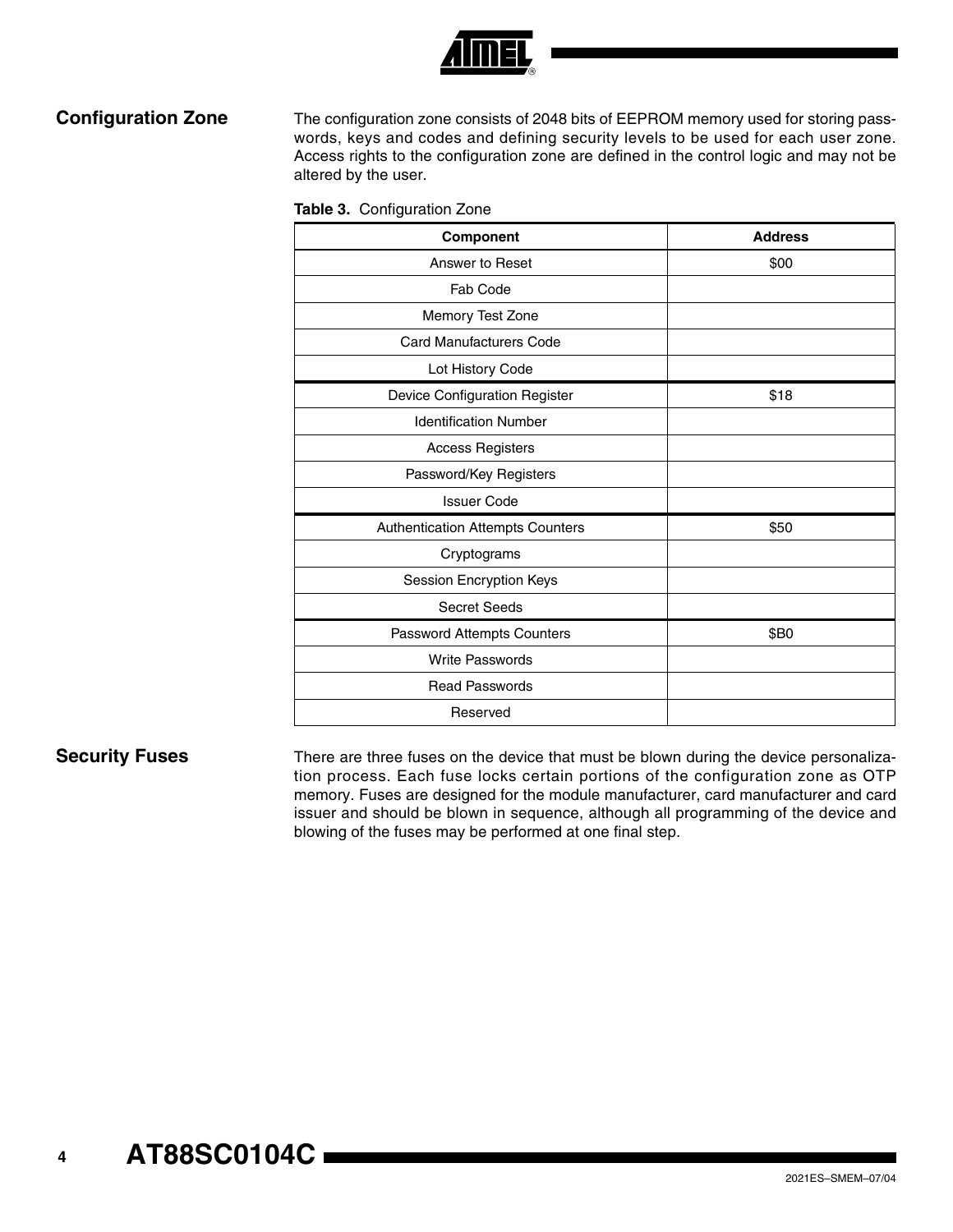# **AT88SC0104C**

**Asynchronous T = 0 Protocol**

**Protocol Selection** The AT88SC0104C supports two different communication protocols.

- **Smart Card Applications:** The asynchronous T = 0 protocol defined by ISO 7816-3 is used for compatibility with the industry's standard smart card readers.
- **Embedded Applications:** A 2-wire serial interface is used for fast and efficient communication with logic or controllers.

The power-up sequence determines which of the two communication protocols will be used.

This power-up sequence complies with ISO 7816-3 for a cold reset in smart card applications.

- $V_{CC}$  goes high; RST, I/O-SDA and CLK-SCL are low.
- Set I/O-SDA in receive mode.
- Provide a clock signal to CLK-SCL.
- RST goes high after 400 clock cycles.

The device will respond with a 64-bit ATR code, including historical bytes to indicate the memory density within the CryptoMemory family. Once the asynchronous mode has been selected, it is not possible to switch to the synchronous mode without powering off the device.

**Figure 2.** Asynchronous T = 0 Protocol (Gemplus Patent)

| $V_{CC}$          |  |     |  |
|-------------------|--|-----|--|
| $I/O$ -SDA $\Box$ |  | ATR |  |
| RST -             |  |     |  |
| CLK-SCL           |  |     |  |

## **Synchronous 2-wire Serial Interface**

The synchronous mode is the default after powering up  $V_{CC}$  due to the internal pull-up on RST. For embedded applications using CryptoMemory in standard plastic packages, this is the only communication protocol.

- Power-up  $V_{CC}$ , RST goes high also.
- After stable  $V_{CC}$ , CLK-SCL and I/O-SDA may be driven.

### **Figure 3.** Synchronous 2-wire Protocol

| $V_{cc}$ $\Box$  |                                                                    |
|------------------|--------------------------------------------------------------------|
| $I/O-SDA$ $\Box$ |                                                                    |
| RST              |                                                                    |
|                  | CLK-SCL $\Box$ $\Box$ 1 $\Box$ 2 3 4 5 $\Box$ $\Box$ $\Box$        |
| Note:            | Five clock pulses must be sent before the first command is issued. |

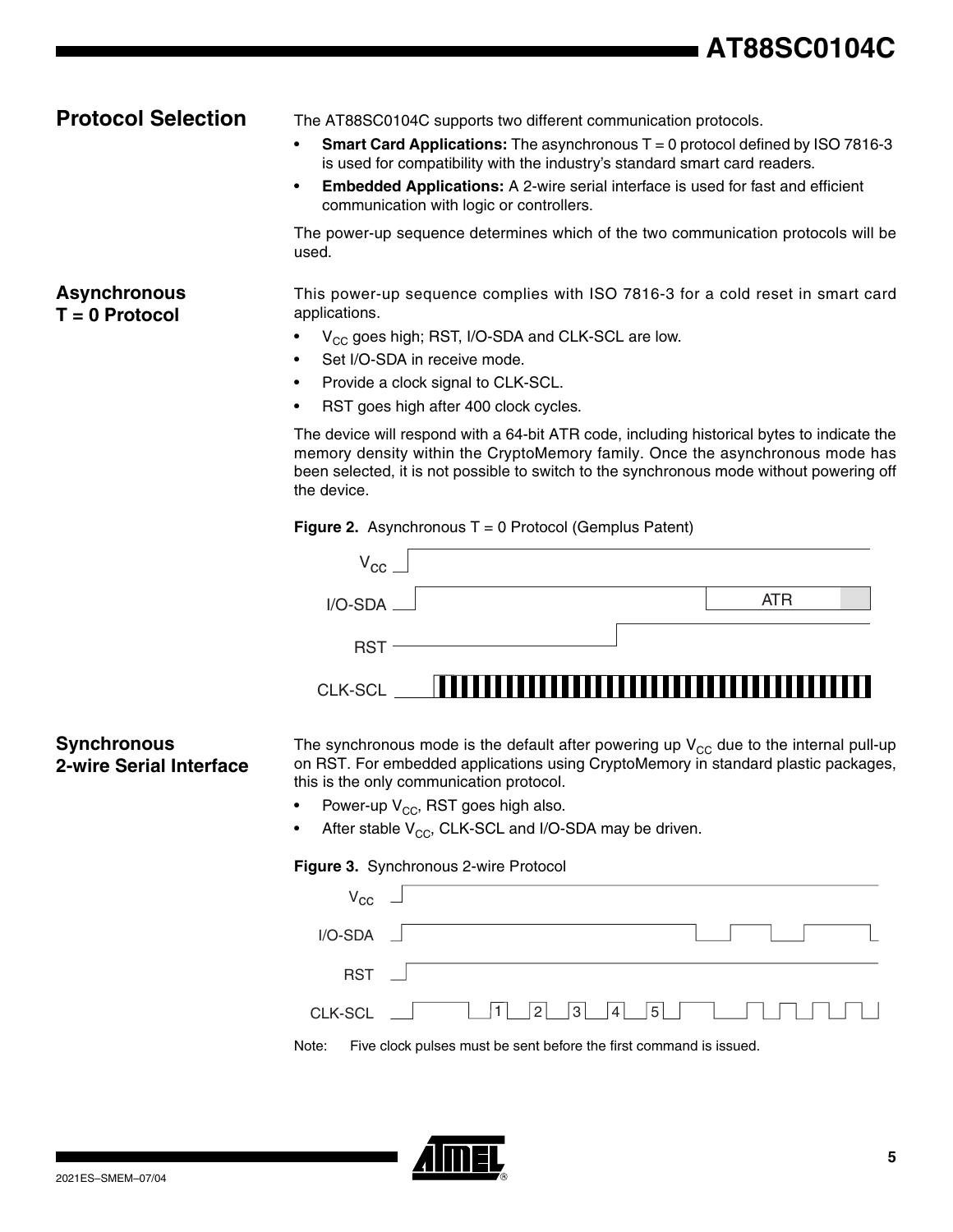# **Communication Security Modes**

Communications between the device and host operate in three basic modes. Standard mode is the default mode for the device after power-up. Authentication mode is activated by a successful authentication sequence. Encryption mode is activated by a successful encryption activation following a successful authentication.

**Table 4. Communication Security Modes<sup>(1)</sup>** 

| <b>Mode</b>    | <b>Configuration Data</b> | User Data | <b>Passwords</b> | <b>Data Integrity Check</b> |
|----------------|---------------------------|-----------|------------------|-----------------------------|
| Standard       | Clear                     | Clear     | Clear            | MDC <sup>(1)</sup>          |
| Authentication | Clear                     | Clear     | Encrypted        | MAC <sup>(1)</sup>          |
| Encryption     | Clear                     | Encrypted | Encrypted        | MAC <sup>(1)</sup>          |

Note: 1. Configuration data include viewable areas of the Configuration Zone except the passwords: MDC: Modification Detection Code. MAC: Message Authentication Code.

## **Security Options**

Anti-tearing **In the event of a power loss during a write cycle**, the integrity of the device's stored data may be recovered. This function is optional: the host may choose to activate the antitearing function, depending on application requirements. When anti-tearing is active, write commands take longer to execute, since more write cycles are required to complete them, and data are limited to eight bytes.

> Data are written first to a buffer zone in EEPROM instead of the intended destination address, but with the same access conditions. The data are then written in the required location. If this second write cycle is interrupted due to a power loss, the device will automatically recover the data from the system buffer zone at the next power-up.

> In 2-wire mode, the host is required to perform ACK polling for up to 20 ms after write commands when anti-tearing is active. At power-up, the host is required to perform ACK polling, in some cases for up to 10 ms, in the event that the device needs to carry out the data recovery process.

## Write Lock If a user zone is configured in the write lock mode, the lowest address byte of an 8-byte page constitutes a write access byte for the bytes of that page.

*Example*: The write lock byte at \$080 controls the bytes from \$080 to \$087.

| \$080    | \$081                      | \$082                      | \$083            | \$084            | \$085                      | \$086            | \$087            | @    |
|----------|----------------------------|----------------------------|------------------|------------------|----------------------------|------------------|------------------|------|
| 11011001 | <b>XXXX XXXX</b><br>locked | <b>XXXX XXXX</b><br>locked | <b>XXXX XXXX</b> | <b>XXXX XXXX</b> | <b>XXXX XXXX</b><br>locked | <b>XXXX XXXX</b> | <b>XXXX XXXX</b> | \$80 |

The write lock byte may also be locked by writing its least significant (rightmost) bit to "0". Moreover, when write lock mode is activated, the write lock byte can only be programmed — that is, bits written to "0" cannot return to "1".

In the write lock configuration, only one byte can be written at a time. Even if several bytes are received, only the first byte will be taken into account by the device.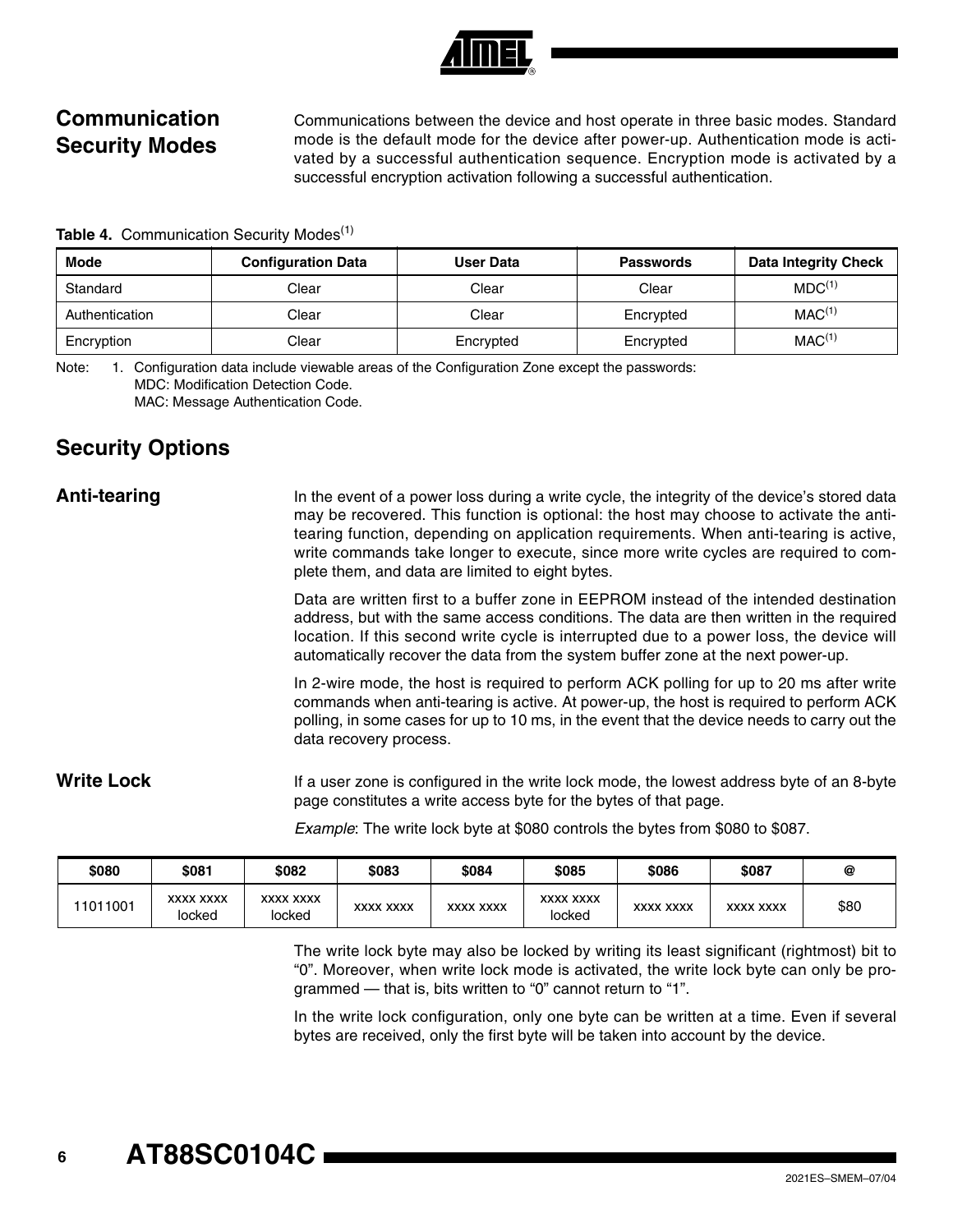### **Password Verification** Passwords may be used to protect read and/or write access of any user zone. When a valid password is presented, it is memorized and active until power is turned off, unless a new password is presented or RST becomes active. There are eight password sets that may be used to protect any user zone. Only one password is active at a time, but write passwords give read access also.

**Authentication Protocol** The access to a user zone may be protected by an authentication protocol. Any one of four keys may be selected to use with a user zone.

> The authentication success is memorized and active as long as the chip is powered, unless a new authentication is initialized or RST becomes active. If the new authentication request is not validated, the card loses its previous authentication and it should be presented again. Only the last request is memorized.

> Note: Password and authentication may be presented at any time and in any order. If the trials limit has been reached (after four consecutive incorrect attempts), the password verification or authentication process will not be taken into account.



**Figure 4.** Password and Authentication Operations

**Checksum** The AT88SC0104C implements a data validity check function in the form of a checksum, which may function in standard, authentication or encryption modes.

> In the standard mode, the checksum is implemented as a Modification Detection Code (MDC), in which the host may read an MDC from the device in order to verify that the data sent was received correctly.

> In the authentication and encryption modes, the checksum becomes more powerful since it provides a bidirectional data integrity check and data origin authentication capability in the form of a Message Authentication Code (MAC). Only the host/device that carried out a valid authentication is capable of computing a valid MAC. While operating in the authentication or encryption modes, the use of a MAC is required. For an ingoing command, if the device calculates a MAC different from the MAC transmitted by the host, not only is the command abandoned but the mode is also reset. A new authentication and/or encryption activation will be required to reactivate the MAC.

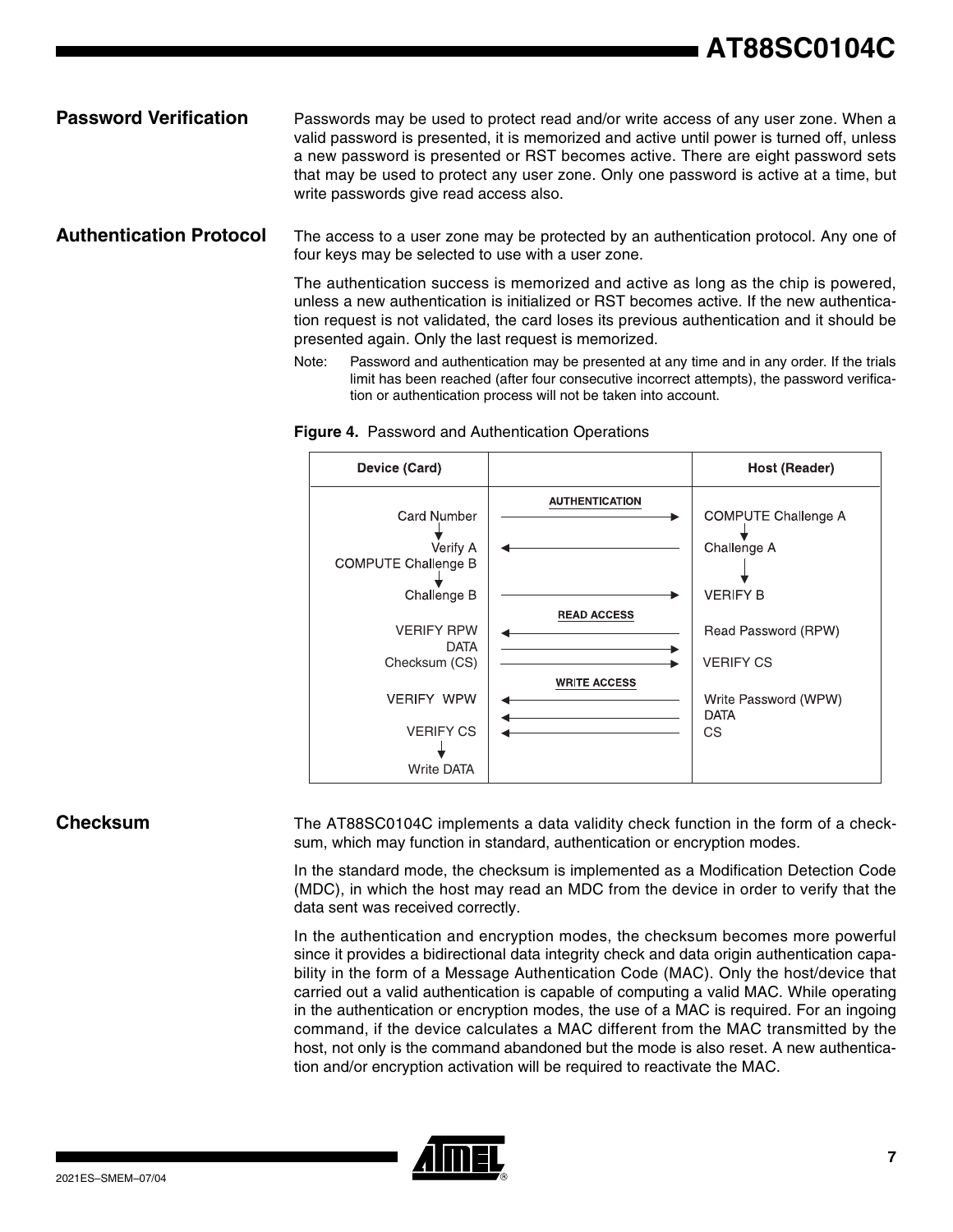| <b>Encryption</b>                    | The data exchanged between the device and the host during read, write and verify<br>password commands may be encrypted to ensure data confidentiality.                                                                                                                                                                                                                                                                                                                                                                                                                                                                                                                                                                                                                                                                                              |
|--------------------------------------|-----------------------------------------------------------------------------------------------------------------------------------------------------------------------------------------------------------------------------------------------------------------------------------------------------------------------------------------------------------------------------------------------------------------------------------------------------------------------------------------------------------------------------------------------------------------------------------------------------------------------------------------------------------------------------------------------------------------------------------------------------------------------------------------------------------------------------------------------------|
|                                      | The issuer may choose to require encryption for a user zone by settings made in the<br>configuration zone. Any one of four keys may be selected for use with a user zone. In<br>this case, activation of the encryption mode is required in order to read/write data in the<br>zone and only encrypted data will be transmitted. Even if not required, the host may<br>elect to activate encryption provided the proper keys are known.                                                                                                                                                                                                                                                                                                                                                                                                             |
| <b>Supervisor Mode</b>               | Enabling this feature allows the holder of one specific password to gain full access to all<br>eight password sets, including the ability to change passwords.                                                                                                                                                                                                                                                                                                                                                                                                                                                                                                                                                                                                                                                                                      |
| <b>Modify Forbidden</b>              | No write access is allowed in a user zone protected with this feature at any time. The<br>user zone must be written during device personalization prior to blowing the security<br>fuses.                                                                                                                                                                                                                                                                                                                                                                                                                                                                                                                                                                                                                                                           |
| <b>Program Only</b>                  | For a user zone protected by this feature, data within the zone may be changed from a<br>"1" to a "0", but never from a "0" to a "1".                                                                                                                                                                                                                                                                                                                                                                                                                                                                                                                                                                                                                                                                                                               |
| <b>Initial Device</b><br>Programming | To enable the security features of CryptoMemory, the device must first be personalized<br>to set up several registers and load in the appropriate passwords and keys. This is<br>accomplished through programming the configuration zone of CryptoMemory using sim-<br>ple write and read commands. To gain access to the configuration zone, the secure<br>code must first be successfully presented. For the AT88SC0104C device, the secure<br>code is \$DD 42 97. After writing and verfiying data in the configuration zone, the security<br>fuses must be blown to lock this information in the device. For additional information on<br>personalizing CryptoMemory, please see the application notes Programming CryptoM-<br>emory for Embedded Applications and Initializing CryptoMemory for Smart Card<br>Applications (at www.Atmel.com). |

**Almel**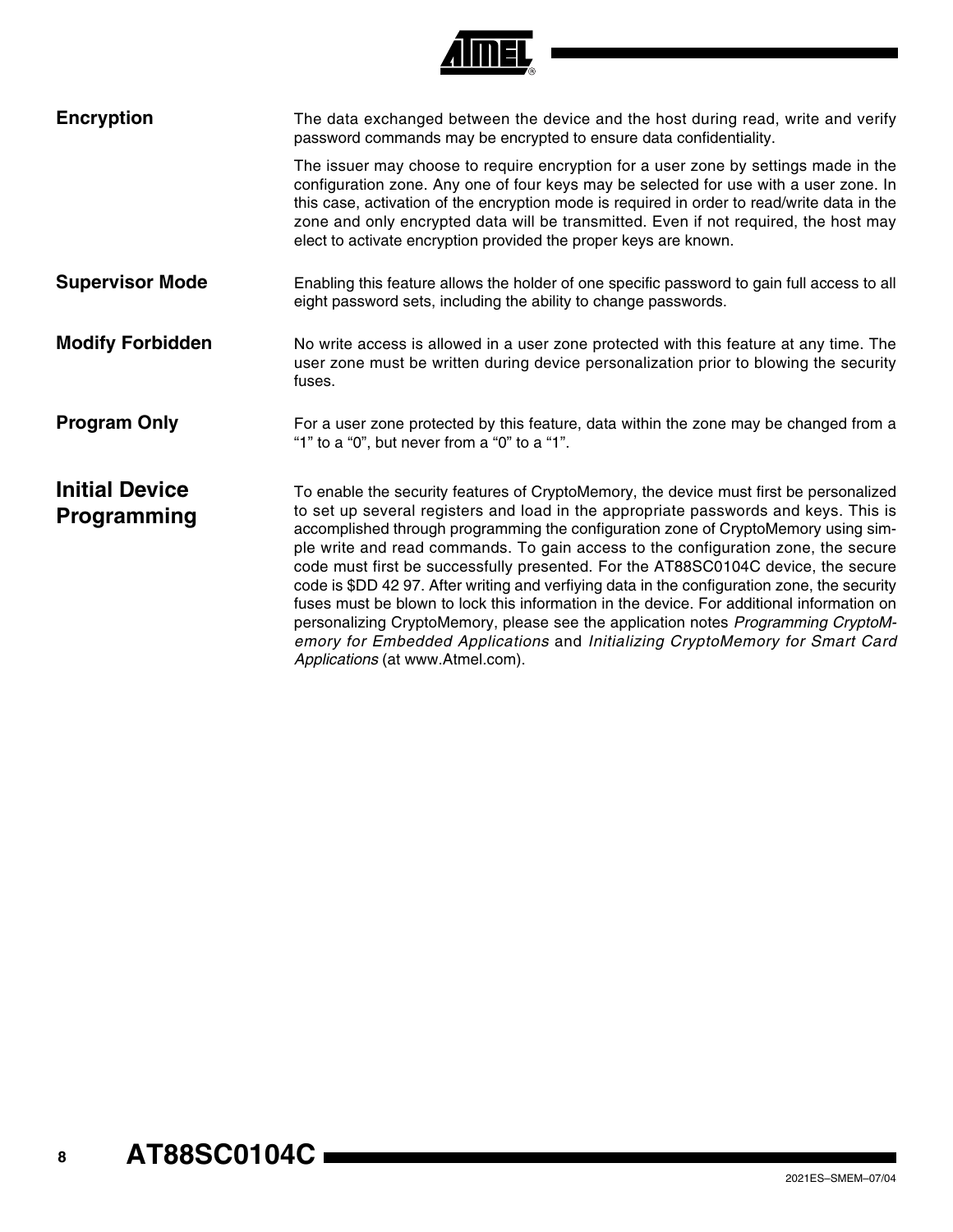# **Ordering Information**

| <b>Ordering Code</b>                                | Package                            | <b>Voltage Range</b> | <b>Temperature Range</b>                          |
|-----------------------------------------------------|------------------------------------|----------------------|---------------------------------------------------|
| AT88SC0104C-MJ<br>AT88SC0104C-MP                    | $M2 - J$ Module<br>$M2 - P$ Module | $2.7V - 5.5V$        | Commercial (0°C-70°C)                             |
| AT88SC0104C-PI<br>AT88SC0104C-SI<br>AT88SC0104C-Y4I | 8P3<br>8S1<br>8Y4                  | $2.7V - 5.5V$        | Industrial $(-40^{\circ}C - 85^{\circ}C)$         |
| AT88SC0104C-PU<br>AT88SC0104C-SU<br>AT88SC0104C-Y4U | 8P3<br>8S1<br>8Y4                  | $2.7V - 5.5V$        | Lead-free/Halogen-free/Industrial<br>(-40°C-85°C) |
| AT88SC0104C-WI                                      | 7 mil wafer                        | $2.7V - 5.5V$        | Industrial $(-40^{\circ}C - 85^{\circ}C)$         |

| Package Type <sup>(1)</sup> | <b>Description</b>                                                        |
|-----------------------------|---------------------------------------------------------------------------|
| $M2 - J$ Module             | M2 ISO 7816 Smart Card Module                                             |
| $M2 - P$ Module             | M2 ISO 7816 Smart Card Module with Atmel Logo                             |
| 8P3                         | 8-lead, 0.300" Wide, Plastic Dual Inline Package (PDIP)                   |
| 8S1                         | 8-lead, 0.150" Wide, Plastic Gull Wing Small Outline Package (JEDEC SOIC) |
| 8Y4                         | 8-lead, 6.00 mm x 4.90 mm Body, SOIC Array Package (SAP)                  |

Note: 1. Formal drawings may be obtained from an Atmel sales office.

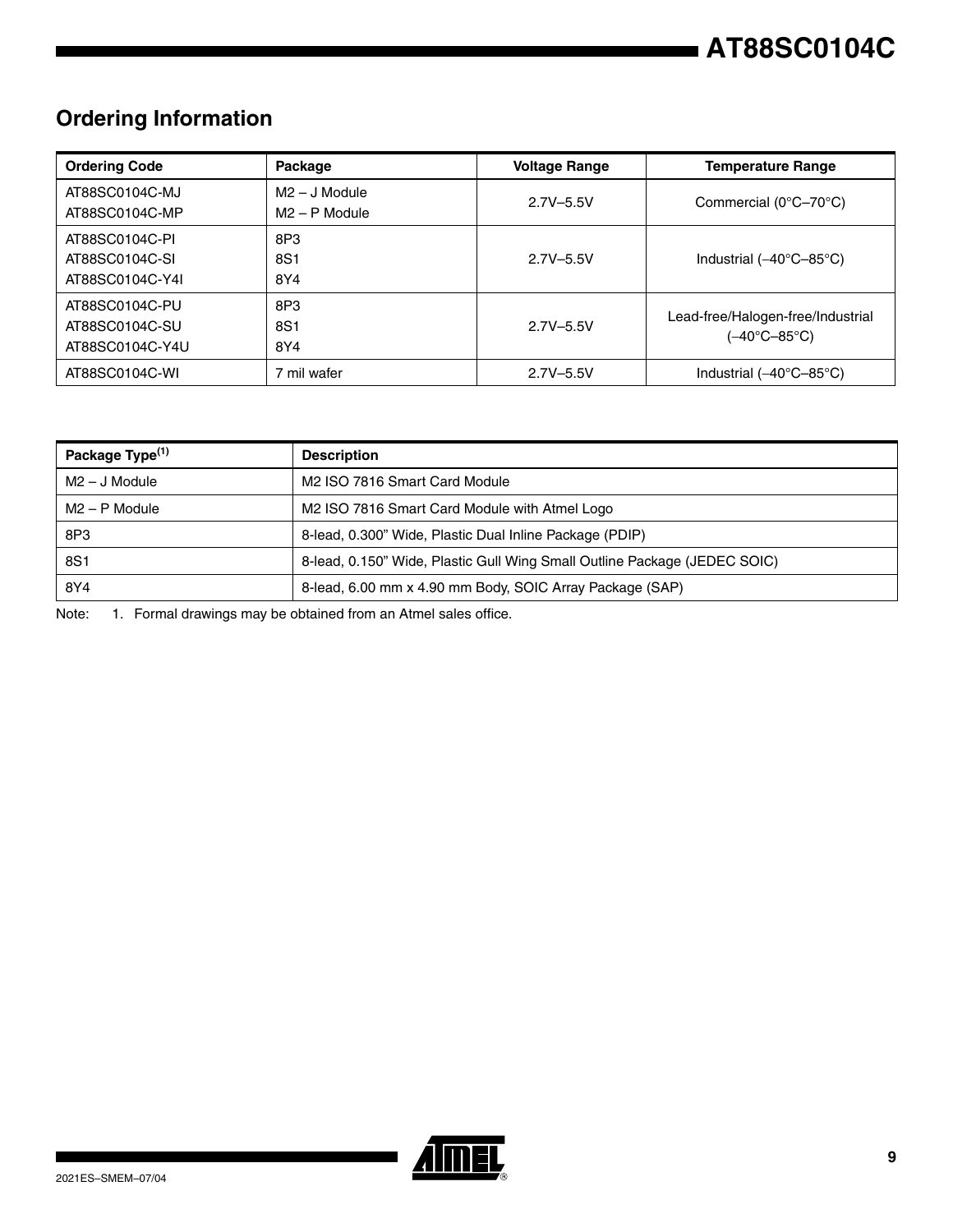

## **Packaging Information**

## **Ordering Code: MJ**



Module Size: **M2** Dimension\*: 12.6 x 11.4 [mm] Glob Top: Round -  $\varnothing$  8.5 [mm] Thickness: 0.58 [mm]

Pitch: 14.25 mm

## **Ordering Code: MP**



Module Size: **M2** Dimension\*: 12.6 x 11.4 [mm] Glob Top: Square - 8.8 x 8.8 [mm] Thickness: 0.58 [mm] Pitch: 14.25 mm

\*Note: The module dimensions listed refer to the dimensions of the exposed metal contact area. The actual dimensions of the module after excise or punching from the carrier tape are generally 0.4 mm greater in both directions (i.e., a punched M2 module will yield 13.0 x 11.8 mm).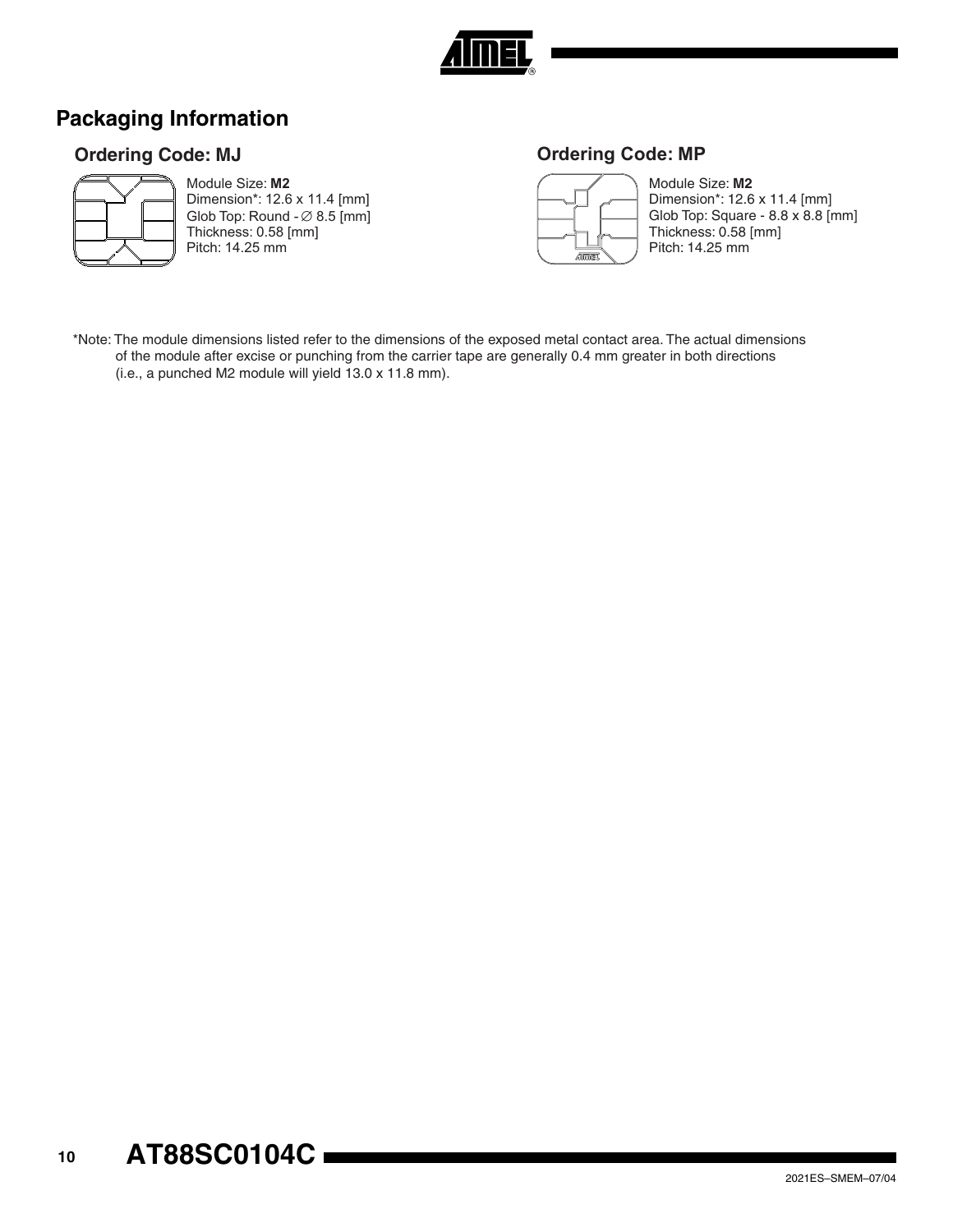# **AT88SC0104C**

### **Ordering Code: SI, SU 8-lead SOIC**



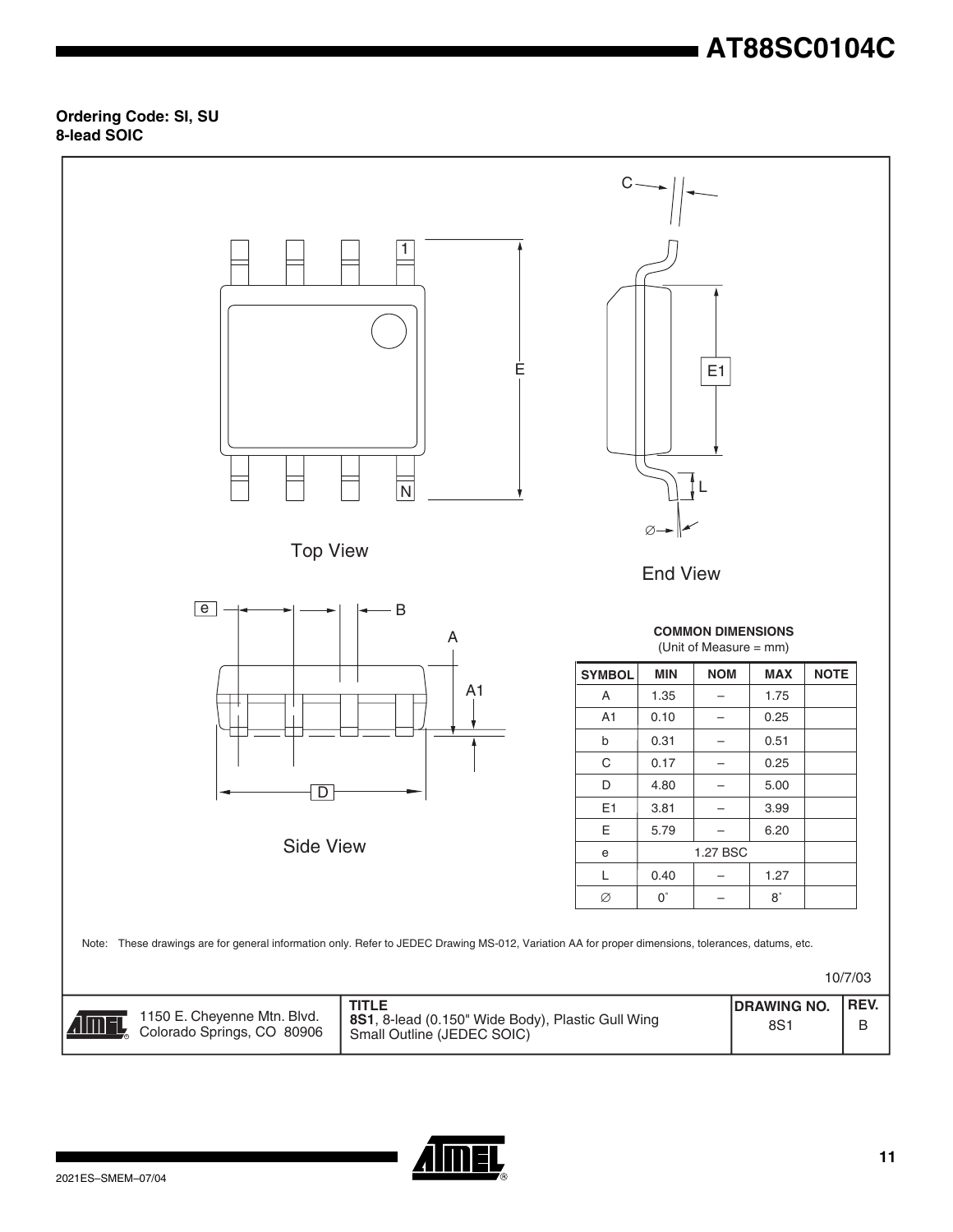

### **Ordering Code: PI, PU 8-lead PDIP**

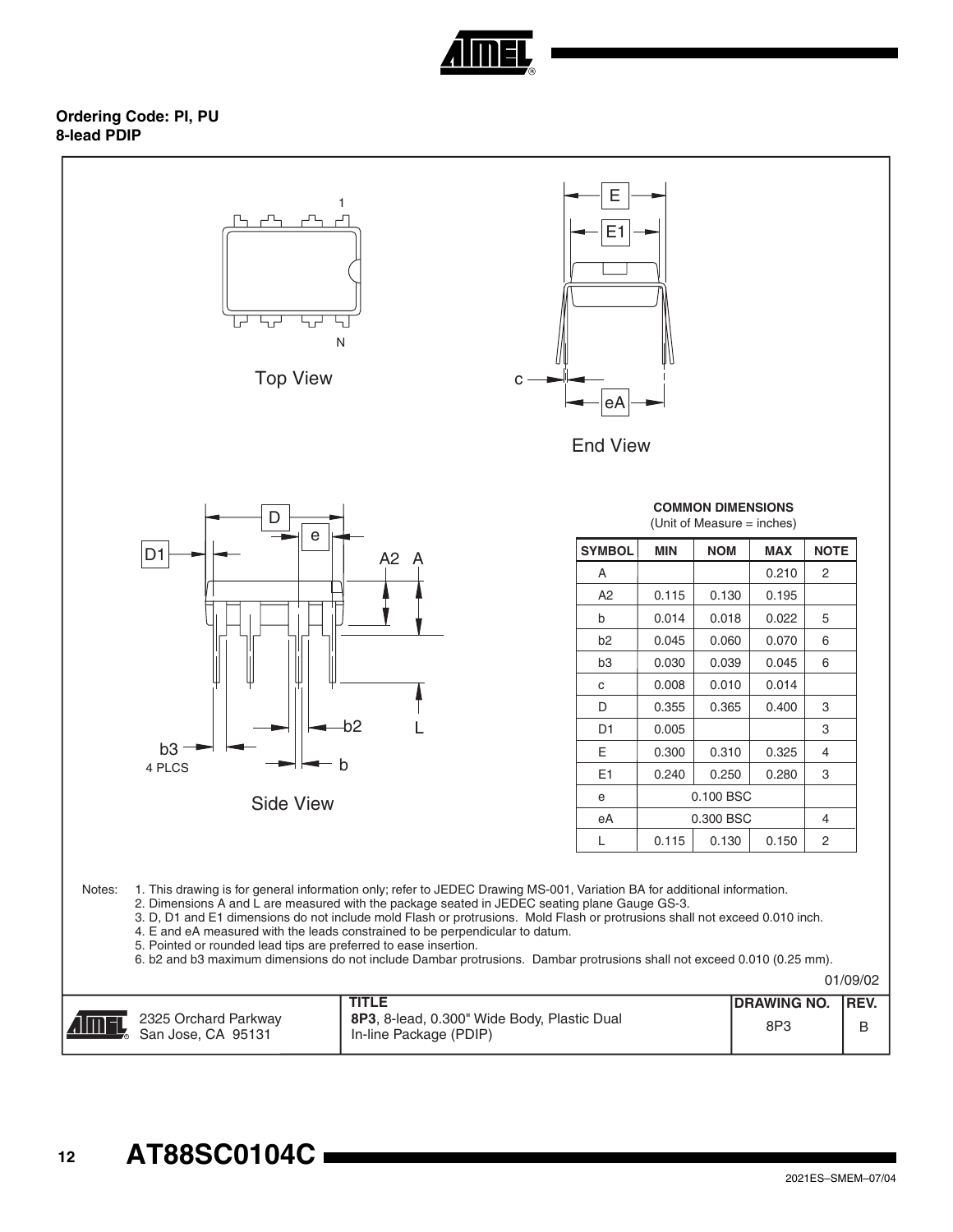# **AT88SC0104C**

### **Ordering Code: Y4I, Y4U 8-lead SAP**